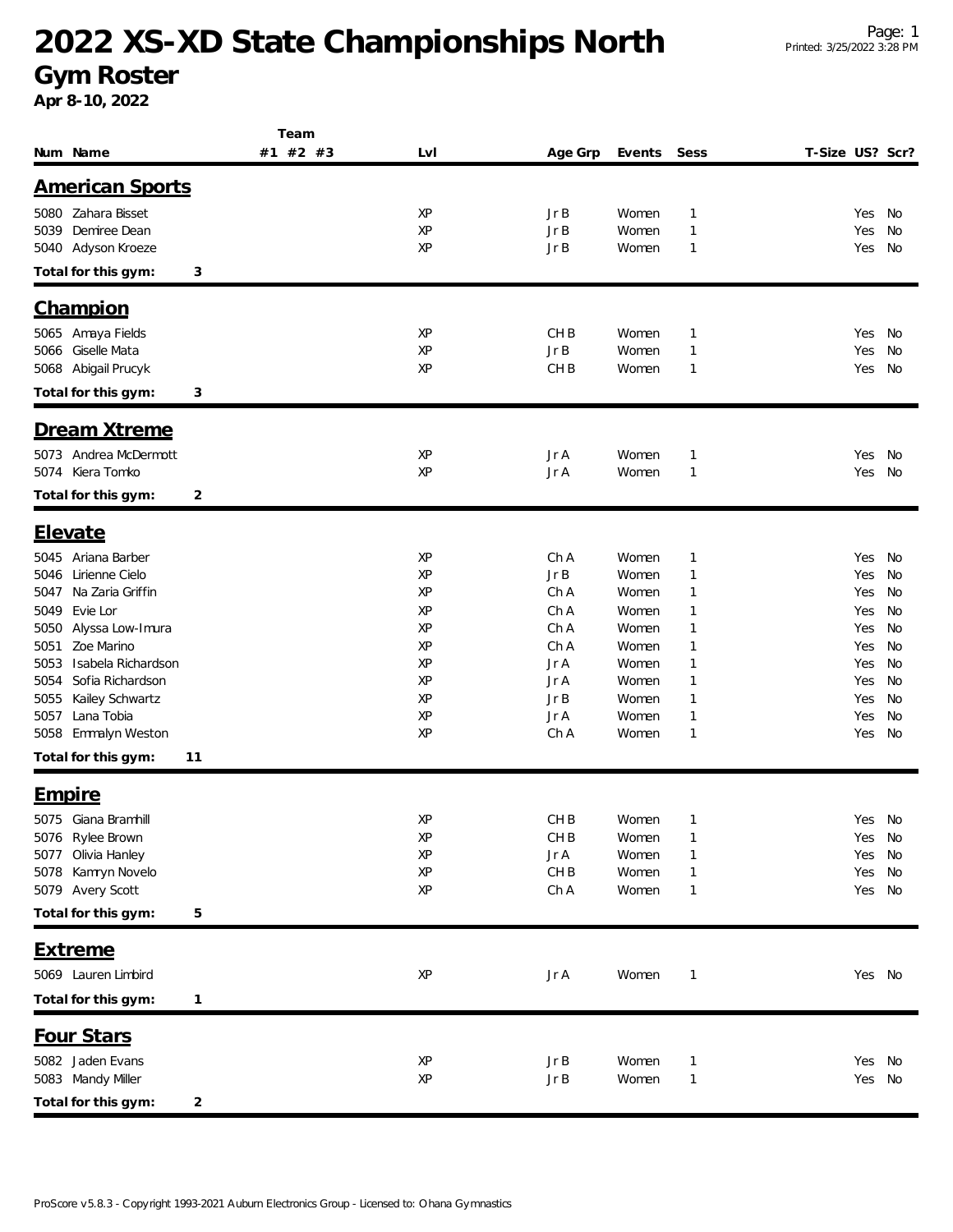## **2022 XS-XD State Championships North**

**Gym Roster**

**Apr 8-10, 2022**

|                          | Team     |     |                 |        |              |                 |        |    |
|--------------------------|----------|-----|-----------------|--------|--------------|-----------------|--------|----|
| Num Name                 | #1 #2 #3 | LvI | Age Grp         | Events | Sess         | T-Size US? Scr? |        |    |
| <b>Golden Bear</b>       |          |     |                 |        |              |                 |        |    |
| 5008 Kiley Martz         |          | XP  | JrB             | Women  | $\mathbf{1}$ |                 | Yes No |    |
| 5010 Tallulah Owsley     |          | XP  | Jr B            | Women  | $\mathbf{1}$ |                 | Yes    | No |
| 5011 Tasya Xiao          |          | XP  | Jr B            | Women  | 1            |                 | Yes    | No |
| Total for this gym:      | 3        |     |                 |        |              |                 |        |    |
| <b>Gymnastics Zone</b>   |          |     |                 |        |              |                 |        |    |
| 5018 Stella Bottari      |          | XP  | CH <sub>B</sub> | Women  | $\mathbf{1}$ |                 | Yes    | No |
| Maggie Moy<br>5020       |          | XP  | Jr B            | Women  | $\mathbf{1}$ |                 | Yes    | No |
| 5022 Jocelyn Rock        |          | XP  | Jr B            | Women  | $\mathbf{1}$ |                 | Yes    | No |
| Total for this gym:      | 3        |     |                 |        |              |                 |        |    |
| International            |          |     |                 |        |              |                 |        |    |
| Estrella Garcia<br>5084  |          | XP  | CH <sub>B</sub> | Women  | $\mathbf{1}$ |                 | Yes    | No |
| Kapri Marvin<br>5085     |          | XP  | CH <sub>B</sub> | Women  | $\mathbf{1}$ |                 | Yes    | No |
| Claire Ruffing<br>5086   |          | XP  | Ch A            | Women  | $\mathbf{1}$ |                 | Yes    | No |
| Rachel Yevtukh<br>5087   |          | XP  | Ch A            | Women  | $\mathbf{1}$ |                 | Yes    | No |
| Total for this gym:      | 4        |     |                 |        |              |                 |        |    |
| <u>Inversion</u>         |          |     |                 |        |              |                 |        |    |
| 5060 Madaline Giunta     |          | XP  | CH <sub>B</sub> | Women  | $\mathbf{1}$ |                 | Yes    | No |
| 5062 Gabby Lancellotti   |          | XP  | Jr A            | Women  | $\mathbf{1}$ |                 | Yes    | No |
| Total for this gym:      | 2        |     |                 |        |              |                 |        |    |
| <b>Marin Elite</b>       |          |     |                 |        |              |                 |        |    |
| 5043 Ali Jampol          |          | XP  | Jr A            | Women  | $\mathbf 1$  |                 | Yes No |    |
| Total for this gym:      | 1        |     |                 |        |              |                 |        |    |
| <u>Miyagi</u>            |          |     |                 |        |              |                 |        |    |
| 5044 Aly Demere          |          | XP  | CH <sub>B</sub> | Women  | $\mathbf{1}$ |                 | Yes No |    |
| Total for this gym:      | 1        |     |                 |        |              |                 |        |    |
|                          |          |     |                 |        |              |                 |        |    |
| NorCal Elite             |          |     |                 |        |              |                 |        |    |
| 5032 Abigail Gheen       |          | XP  | Jr A            | Women  | $\mathbf{1}$ |                 | Yes No |    |
| 5031 Christiana Mandache |          | XP  | Sr B            | Women  | $\mathbf{1}$ |                 | Yes No |    |
| Total for this gym:      | 2        |     |                 |        |              |                 |        |    |
| <b>North Bay</b>         |          |     |                 |        |              |                 |        |    |
| 5002 Alyssa Hall         |          | XP  | Jr A            | Women  | $\mathbf{1}$ |                 | Yes No |    |
| Total for this gym:      | 1        |     |                 |        |              |                 |        |    |
| Redwood Empire           |          |     |                 |        |              |                 |        |    |
| 5029 Avery Castro        |          | XP  | CH <sub>B</sub> | Women  | $\mathbf{1}$ |                 | Yes No |    |
| Total for this gym:      | 1        |     |                 |        |              |                 |        |    |
|                          |          |     |                 |        |              |                 |        |    |